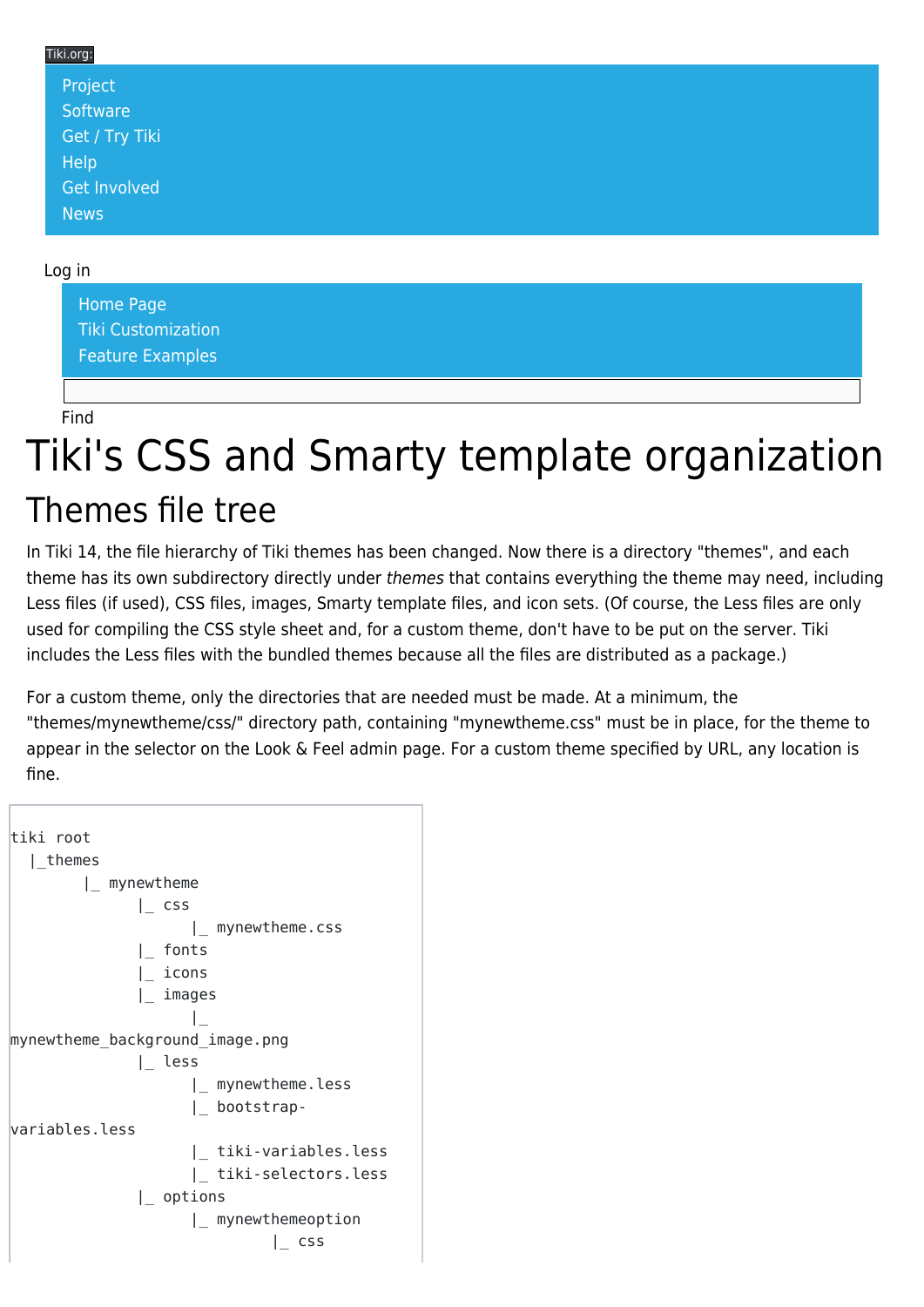# **CSS**

The theme stylesheet has the name of the theme, as before, but is inside a subdirectory of themes that also has the theme's name. This stylesheet needs to contain all the Bootstrap rules for layout, responsiveness, page element styling, and so on, as these aren't set by any underlying or imported CSS file. There is a themes/base\_files/css/tiki\_base.css file but it contains rules that are outside of Bootstrap's scope.

# fonts

This directory is here in case it's desired that a web font be stored locally rather than fetched from Google Fonts, etc.

#### icons

As of Tiki 14, icon sets can be switched and added. Tiki 14 comes with the Glyphicons that are distributed with Bootstrap, Font Awesome icons, and the Tiki "legacy" image icons. The site administrator can switch among them on the Look & Feel admin page. If a conforming icon set file is placed in this icons directory, the theme will use it automatically (this is the design but may not be implemented yet).

# images

This directory is for the background images, sprites, or any others needed for the theme.

# less

If the pre-compiler is used and if the author wants to keep the .less files together with the other files of the theme, they can go in this directory. (The compiling is done in advance in the local theme development process, not on the server, so actually these files don't need to be here for the theme to function.) See about using Less with Tiki [here.](https://themes.tiki.org/Organization-and-details-of-Less-files)

# options

If the theme has theme options then the hierarchy of the directories for themes repeats for the theme